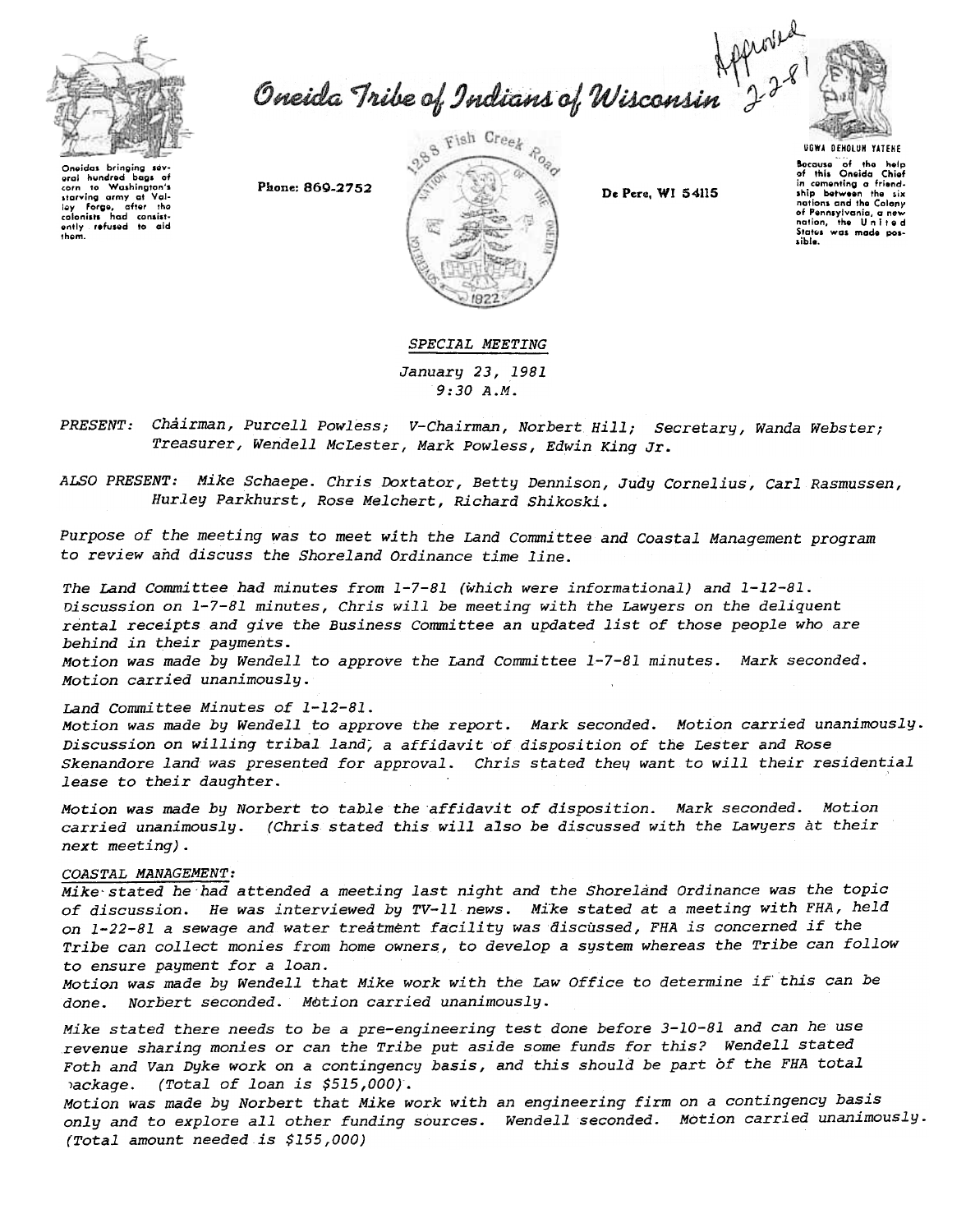Oneida Tribe of Indians of Wisconsin  $1/23/31$ <sup>-</sup> Page 2

Mike requested to send a letter to Mr. Fink for Congressman Toby Roth concerning the Shoreland Ordinance.

otion was made by Norbert to send the letter directly to Tobe Roth with a copy to Mr. Fink. Wendell seconded. Vote was 4 for with 1 opposing (Edwin). Motion carried.

### TIMELINE FOR THE SHORELAND ORDINANCE REVIEW:

Mike presented a time schedule for the ordinance. Discussion on the schedule followed. Chairman Powless asked if Mike has funds in his budget to do all of this, Mike stated he does. Discussion on what information should be released. Motion was made by Mark that the Coastal Manager have the authority to release the information with the exception of the Soliciator's Opinion. Norbert seconded. Motion carried unanimously. The Oneida Lawyers opinion should also be included.

Lengthy discussion followed as to some of the comments that are included in the packet. Motion was made by Wendell that Mike not send out any information that is damaging to the Tribal Government. Norbert seconded. Motion carried unanimously. Mark stated he will make the decision as to what to send out as he is the liason person to the Coastal Management Program.'

Mike stated he needs a secretary to transcribe the minutes from the first public hearing which was held on 12-22-80. Motion was made by Mark that Mike work with the Personnel Manager to get this work done.

Norbert seconded. Motion carried unanimously.

# EQUIPMENT ACQUISITION AND EQUIPMENT DISPOSAL:

Rose presented a equipment acquisition for a pop corn machine for bingo in the amount of \$1194.00 and also a equipment disposal for disposing of the cooler in the kitchen at the Tribal building.

Motion was made by Mark to approve of both acquisitions. Norbert seconded. Motion carried ,animously.

Rose presented for approval a portion added to the property and procureent manual, which is: "It will depend upon what monies the piece of equipment was purchased with as to how it will be issued out. If it is tribal owned it will be either rented, leased, or sold. If it was purchased by a grant or contract monies, the federal procedure will be used. All items to be sold must go to the Business Committee for approval.

Motion was made by Mark to approve the portion of the property and procurement manual. Edwin seconded. Motion carried unanimously.

### RNIP BUDGET:

Harriet presented a budget for the adminstration of AFDC, MA, and food stamps in the amount of \$33,397.00, she stated she will negotiate for the RNIP program. The state allows 10% for indirect cost, a-letter to that effect will be coming soon. Wendell will check into what the State allows for indirect cost.

Discussion on the indirect cost rate. Mark suggested that the budget be sent in with the Tribes indirect cost rate. Harriet stated if it is sent in that way, it may stop monies from cominq, which would effect around 300 families.

Motion was made by Norbert that the budget be sent in with the Tribes indirect cost rate of 26.6%. Wendell seconded. Vote on the motion was 2 for (Norbert and Wendell) wiEh 1 abstention (Mark) and 2 opposing (Edwin and Wanda). Chairman votes in opposition of the motion. Motion is lost.

Motion was made by Norbert to approve the Income Maintenance budget/proposal and that the 'Tribal Treasurer negotiate for a higher indirect cost rate, also that a cover letter go to the State stating what the Tribes indirect cost rate is. Edwin seconded. Motion carried unanimously. (Norbert is to draft the letter).

Arriet presented an addendum to the 1980 Agreement between the Tribe and the State for the Home Energy Assistance Program under P.L.  $96-223$ . The total amount for adminstration is \$8,063.00 with \$12,941.00 going for grants for eligible persons. The addendum is effective from 12-1-80 to 6-30-81.

Motion was made by Wendell to approve the addendum. Norbert seconded. No one opposed, motion  $\epsilon$ arried.